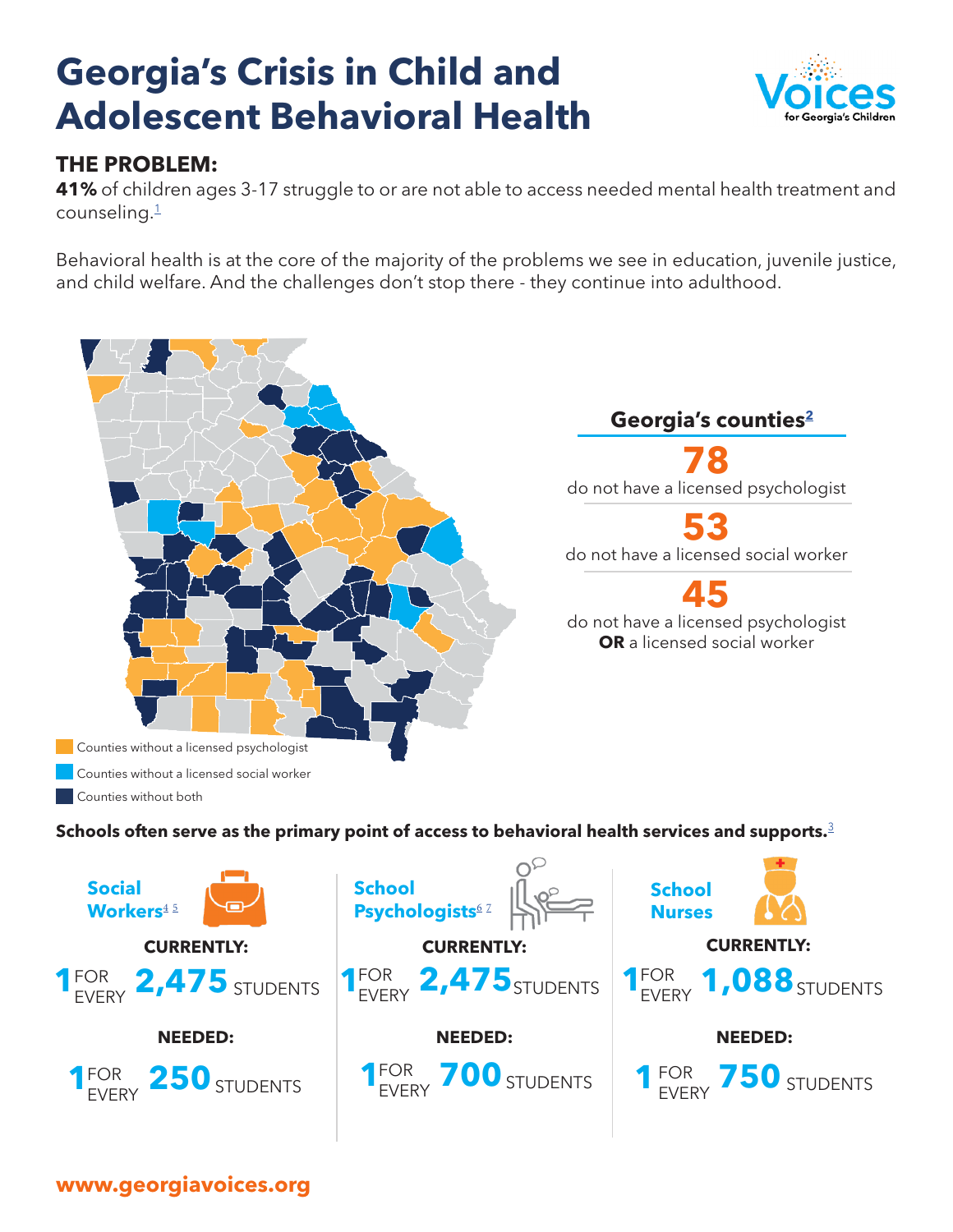### <span id="page-1-0"></span>ALARMING STATS:

**in 10 children** have one or more emotional, behavioral, or developmental conditions.<sup>[12](#page-2-0)</sup>

- **•** In Georgia, **suicide is the 3rd leading cause of death** among children.<sup>[8](#page-2-0)</sup>
- In 2019, **94%** of Georgia's youth suicide were **preventable**. [9](#page-2-0)
- Children with ADHD, autism, or developmental delays are **twice as likely to be chronically absent** compared to kids without these conditions.<sup>10</sup>
- **• An estimated 50-70% of youth** in Department of Juvenile Justice long-term facilities have a mental health diagnosis severe enough to require ongoing treatment. $11$

#### **WHY WE NEED BEHAVIORAL HEALTH SERVICES**

Untreated behavioral health illness in children and adolescents can lead to:<sup>13</sup> <sup>[14](#page-2-0)</sup> <sup>[15](#page-2-0)</sup>



Drug and alcohol abuse



Violent or self destructive behavior





Low educational attainment

Much lower rates of employment in adulthood

#### **WHAT WE NEED:**

- Replenish funding for the Georgia Apex Program to continue advances in school-based mental health (\$4 Million for FY2023). **1.**
- Appropriate funding for annual implementation of a Minimum Data Set Survey for behavioral health professionals. (Based on available information, implementation will cost approxi-<br> **2.** al health professionals. (Based on available information, implementation will cost approximately \$300,000 per year.)
- **3.** Promote the Free Your Feels campaign to encourage youth to explore their real feelings and share them fearlessly.

# **WHAT NEXT?**

We need to fully implement Georgia's comprehensive three-year System of Care State Plan for child and adolescent health and support the work of Behavioral Health Innovation and Reform Commission to develop policy which can improve children's behavioral health outcomes.